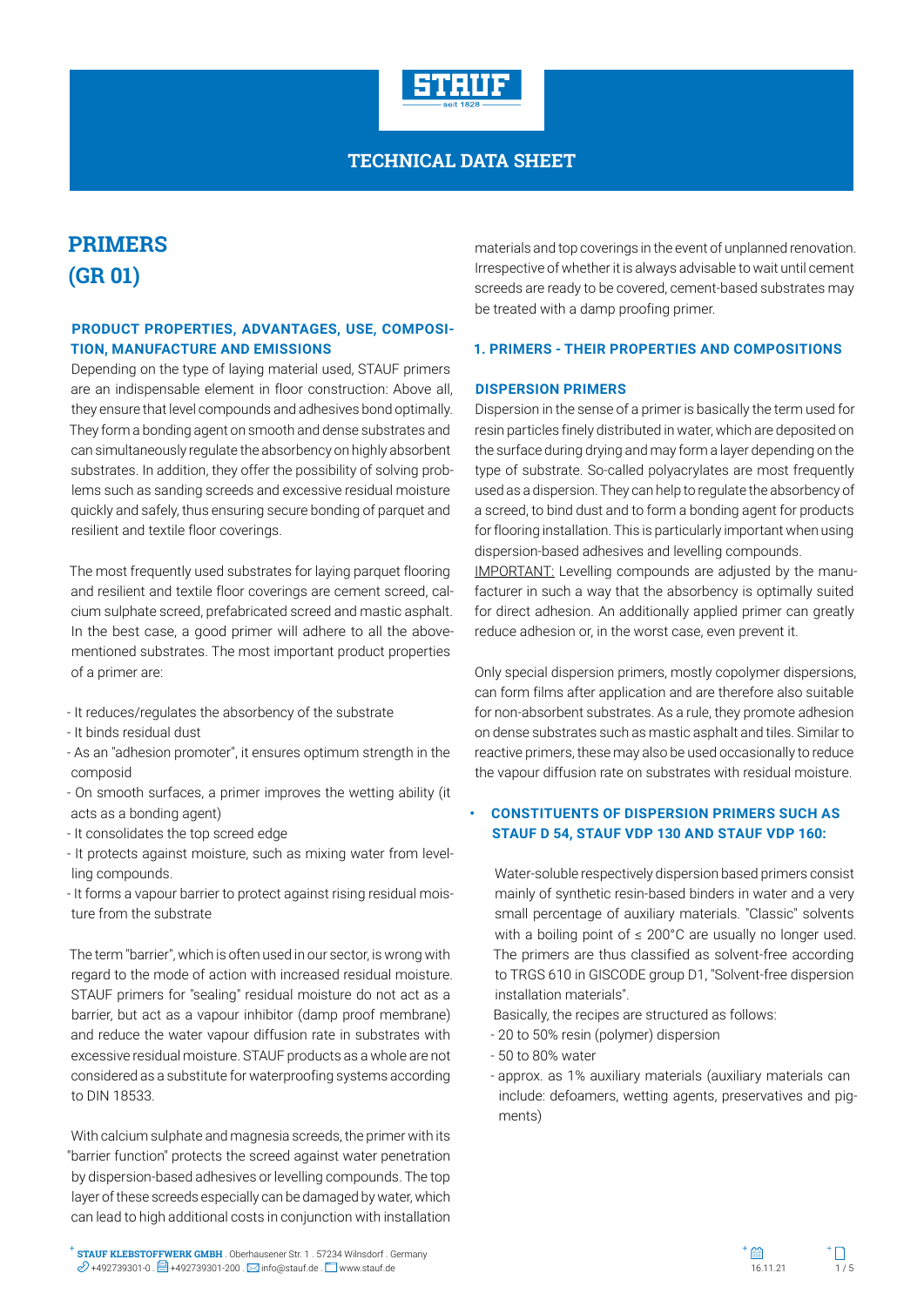

#### **REACTIVE RESIN PRIMERS**

Reactive resin primers are generally two-component based on epoxy resin or one-component based on polyurethane. For some time now, silane primers have also found their place in the reactive resin primer segment. In addition to the basic properties that dispersion primers also fulfil, they can also solidify the upper screed edge zone and "seal" it against residual moisture. The penetration effect mainly depends on the screed structure and is usually in the low single-digit millimetre range. The following rule always applies here: The more porous a substrate is, the better the penetration effect.

Depending on the manufacturer's recommendations, it is possible to apply the primer directly, but sanding off the freshly applied primer is always a more sensible option. The "keying" of the adhesive to the roughness of the sanded primer (quartz sand) is better in any case.

The "barrier effect" against moisture, which by definition is only a retarding effect, means that moisture can only penetrate the primer layer very slowly. This means that only as much "water" can penetrate through the applied primer layer as the floor covering can release again without itself being damaged.

### **• Constituents of reactive 2-component epoxy resin- based primers such as STAUF VEP 195**

The basic component consists of reactive resins and reactive thinners. The hardener component consists of polyamine and a very small proportion of additives. Here too, the following applies: "Classic" solvents with a boiling point of ≤ 200°C are usually no longer used - the primers are therefore classified as solvent-free according to TRGS 610 in the GISCODE group RE1, "Epoxy resin products, solvent-free, sensitising". Basically, the recipes are structured as follows:

#### Component A:

- 50 to 80 % Epoxy resin binder (epichlorohydrin + bisphenol)
- 20 to 50% reactive thinner

#### Component B:

- 99% polyamines
- approx. 1% additives (foam regulators, wetting agents,
- pigments)

The formulation is similar for water based 2-component epoxy resin primers such as **STAUF WEP 180**, but water based epoxy resins and polyamines are used. Advantages over conventional epoxy primers are higher penetration depths, less odour, miscibility with water (has the advantage that tools are also easy to clean), lower emissions and lower viscosity.

**• Constituents of reactive 1-component polyurethane-based primers such as STAUF VPU 155S:**

1-component polyurethane primers usually consist of isocyanate-containing prepolymers and a very low proportion of auxiliary materials. The GISCODE group RU1, "solvent-free polyurethane adhesives/precoats", applies almost entirely.

Basically, the recipes are structured as follows:

- 98 to 100% mixture of prepolymers containing isocyanates - approx. 2% additives (ageing protection, catalysts)

#### **REACTIVE SILANE PRIMERS**

Modern reactive silane primers have similar application areas and modes of operation as the reactive resin primers presented above. These are still regarded as "exotic" by the manufacturers of installation materials and are not available on every market. They have significant disadvantages in comparison with EP or PU primers, especially with regard to substrate consolidation, substrate penetration and, in some cases, direct bonding with reactive adhesives. Silane-functional reactive systems have clear advantages, especially in occupational safety.

The information provided above corresponds to the current state of the art. The information is purely indicative and non-binding, since we have no control over the installation process and because the actual installation conditions on site vary. Thus no claims can be made based on this information. The same is true for the commercial and technical advisory services that are provided without obligation and free of charge. We therefore recommend carrying out sufficient testing of your own in order to determine whether the result is suitable for the intended purpose. V29082019

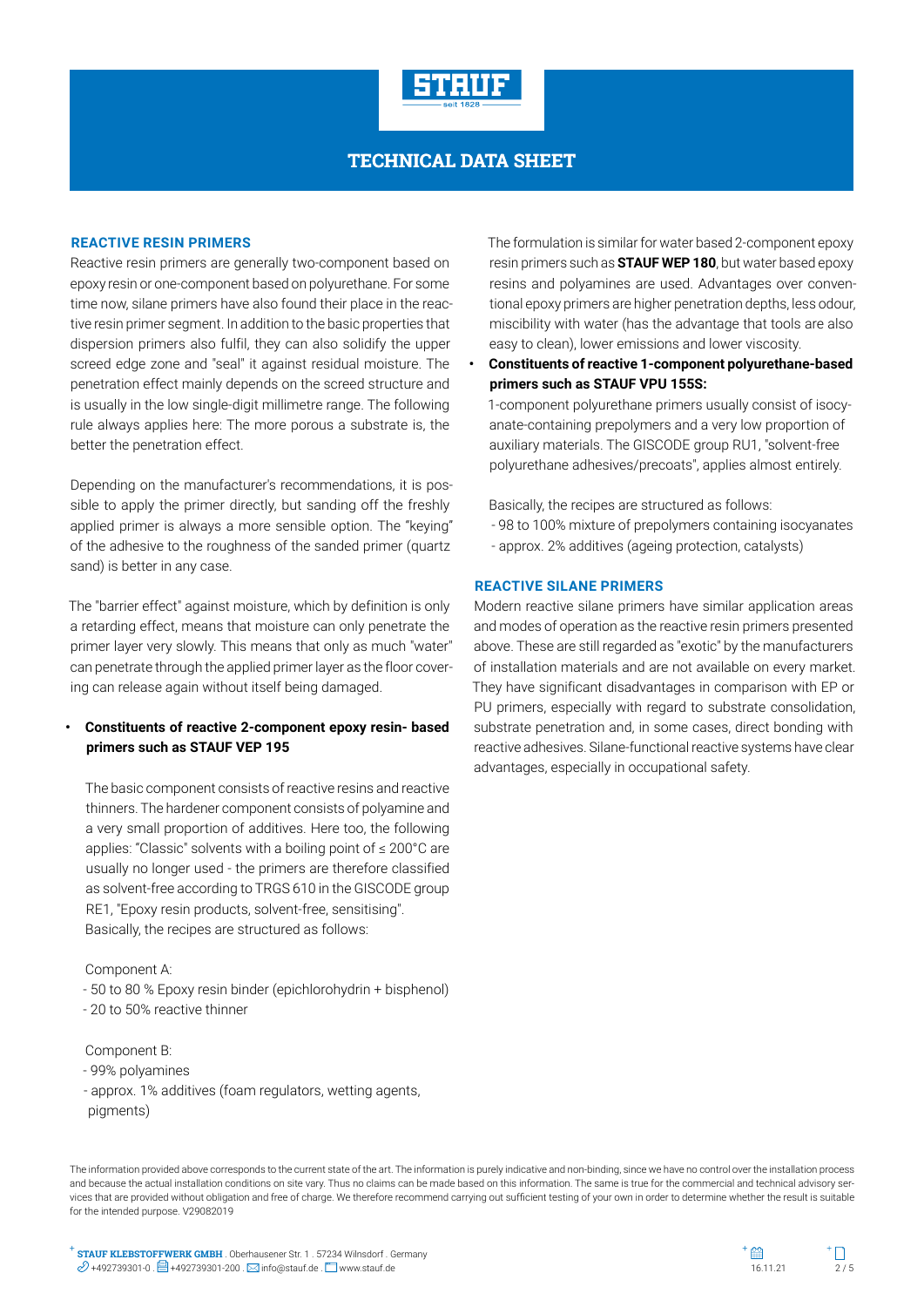

#### **• Constituents of silane-based reactive primers**

Silane or SPU reactive primers consist mainly of a mixture of methoxysilane prepolymers, partly also of fillers such as calcium carbonate and additives. The products are of course solvent-free and should ideally fit into the GISCODE group RS10, "Methoxysilane-containing parquet adhesives" or into a new RS class to be created. Since very few products are available on the market so far, the final GISCODE assignment is missing.

Basically, the recipes are structured as follows:

- 60 to 100% mixture of methoxysilane prepolymers
- 10 to 40% calcium carbonate as required
- approx. 2% additives (antioxidants, catalysts, waxes)

### **2. PRIMER PRODUCTION**

During production, similar "physical and chemical laws" apply to all primers, which must be optimally implemented within production technology by appropriate process engineering. Basically, we distinguish between **mixing** and **dispersing** in the production of primers. In both processes, at least two starting materials are combined in a way to form a new substance which should exhibit the highest possible degree of homogeneity. We speak of a mixing process when no solid substances such as fillers or pigments are added.

In the dispersion process, (which combines, for example, binders, fillers and pigments) dissolver discs are usually used, while butterfly discs are used in the mixing process. Dissolver discs are edgier and coarser - thus a better homogenisation of liquids and solids is necessary and possible. Butterfly discs are "softer" and finer - ideal for mixing more or less viscous liquids.

At this point, a comparison with baking or mixing cake dough is helpful: We also have binding agents (e.g. eggs), liquid components for dissolving/thinning (e.g. milk), fillers (flour) and additives (salt, sugar, spices) which are dispersed into a new mixture.

### **3. VOC EMISSIONS**

VOCs are volatile organic compounds; this is a collective term for organic, or carbon-containing, substances that evaporate easily or are already present as a gas at low temperatures (e.g. room temperature).

Primers are also divided into different groups using the EMICODE® system. EMICODE® is the most important interna-

tionally recognised system for classifying the emission behaviour of installation materials, adhesives and building products. It is awarded by the GEV (Association for the Control of Emissions in Products for Flooring Installation, Adhesives and Building Materials) for solvent-free, low-emission products. Only products that contribute to healthy living and working are certified by EMICODE®. There are the categories: EC 1<sup>Plus</sup>, EC 1 and EC 2. The EMICODE® is supplemented by an "R" (regulated) as required. The GEV certification "EC 1Plus" represents the highest possible standard for low-emission installation materials. Even after the certificate has been awarded, the products are still tested on a random basis. This ensures that products always have the same high quality and that they offer the greatest possible safety and reliability where the quality of indoor air, health, safety and ecofriendliness are concerned.

The limit values of the EMICODE® categories have been defined for the individual product groups as follows (source: Brochure GEV and EMICODE® - Questions and Answers):

| Verlegewerkstoffe und<br>andere Bauprodukte<br>(allg. Anforderungen): | EC <sub>I</sub> <sup>®</sup> | <b>s Mic</b><br>EC <sub>1</sub> | <b>EMIC</b><br>EC <sub>2</sub> |
|-----------------------------------------------------------------------|------------------------------|---------------------------------|--------------------------------|
| $\mu$ g/m3                                                            | missic                       | missid                          | <b>Agice</b>                   |
| <b>TVOC nach 3 Tagen</b>                                              | $\leq 750$                   | $\leq 1000$                     | < 3000                         |
| <b>TVOC nach 28 Tagen</b>                                             | $\leq 60$                    | $\leq 100$                      | $\leq 300$                     |
| <b>TSVOC nach 28 Tagen</b>                                            | $\leq 40$                    | $\leq 50$                       | $\leq 100$                     |
| <b>R-Wert basierend auf</b><br>AgBB-NIK-Werten nach<br>28 Tagen       | 1                            | ÷                               |                                |
| Summe der VOCs, für<br>die kein NIK-Wert vorliegt                     | $\leq 40$                    |                                 |                                |
| <b>Formaldehyd nach 3 Tagen</b>                                       | $\leq 50$                    | < 50                            | $\leq 50$                      |
| <b>Acetaldehyd nach 3 Tagen</b>                                       | $\leq 50$                    | $\leq 50$                       | $\leq 50$                      |
| <b>Summe Form-</b><br>und Acetaldehyd                                 | $\leq$ 0.05 ppm              | $\leq$ 0.05 ppm                 | $\leq$ 0,05 ppm                |
| Summe von flüchtigen<br>K 1A/K 1B Stoffen<br>nach 3 Tagen             | $\leq 10$                    | $\leq 10$                       | $\leq 10$                      |
| Jeder flüchtige<br>K 1A/K 1B Stoff<br>nach 28 Tagen                   | $\leq 1$                     | $\leq 1$                        | $\leq 1$                       |
|                                                                       |                              |                                 |                                |



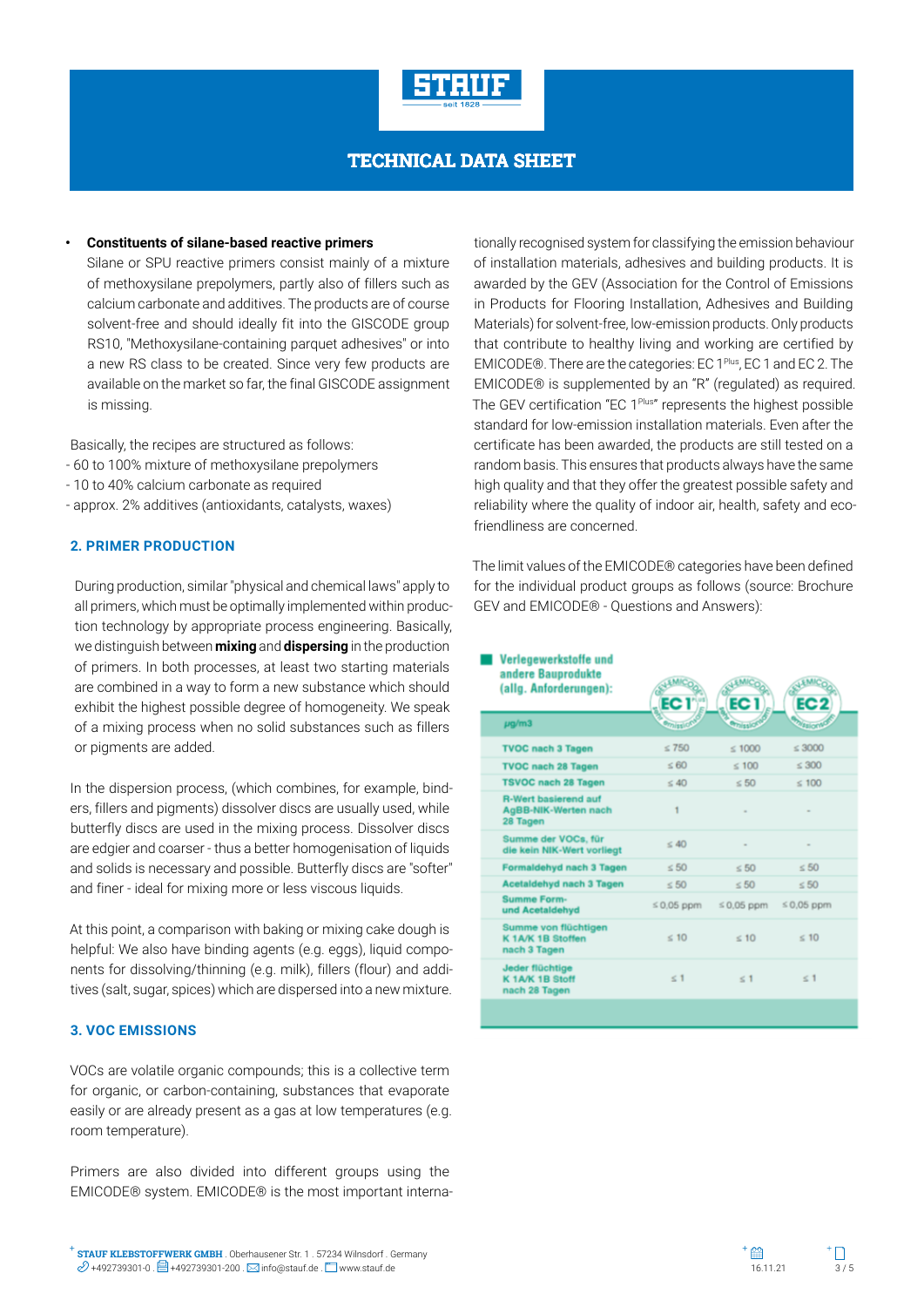

#### **4. HEALTH & SAFETY AT WORK - GISCODE**

In the GISCODEs, products with comparable health hazards and therefore identical protective measures and rules of conduct are grouped together. This reduces the number of chemical products to a few product groups. The codes themselves, which are printed on manufacturers' data sheets (safety data sheets, technical data sheets) and on the container labels, clearly assign the product that is used to a product group.

#### **5. PRIMERS IN CONJUNCTION WITH ADHESIVES**

Reactive adhesives are increasingly the product of choice when it comes to laying parquet floors. These adhesives have the advantage that previous priming can, or even should, be dispensed with. If the substrate is firm, even, clean and dry, the use of dispersion primers under reactive adhesives does not improve the adhesive bond. In the case of elastic adhesives with a high plasticiser content, dispersion primers even cause a significant deterioration.

If, however, dispersion adhesives are used or levelling compound is applied, priming cannot be dispensed with a even today.